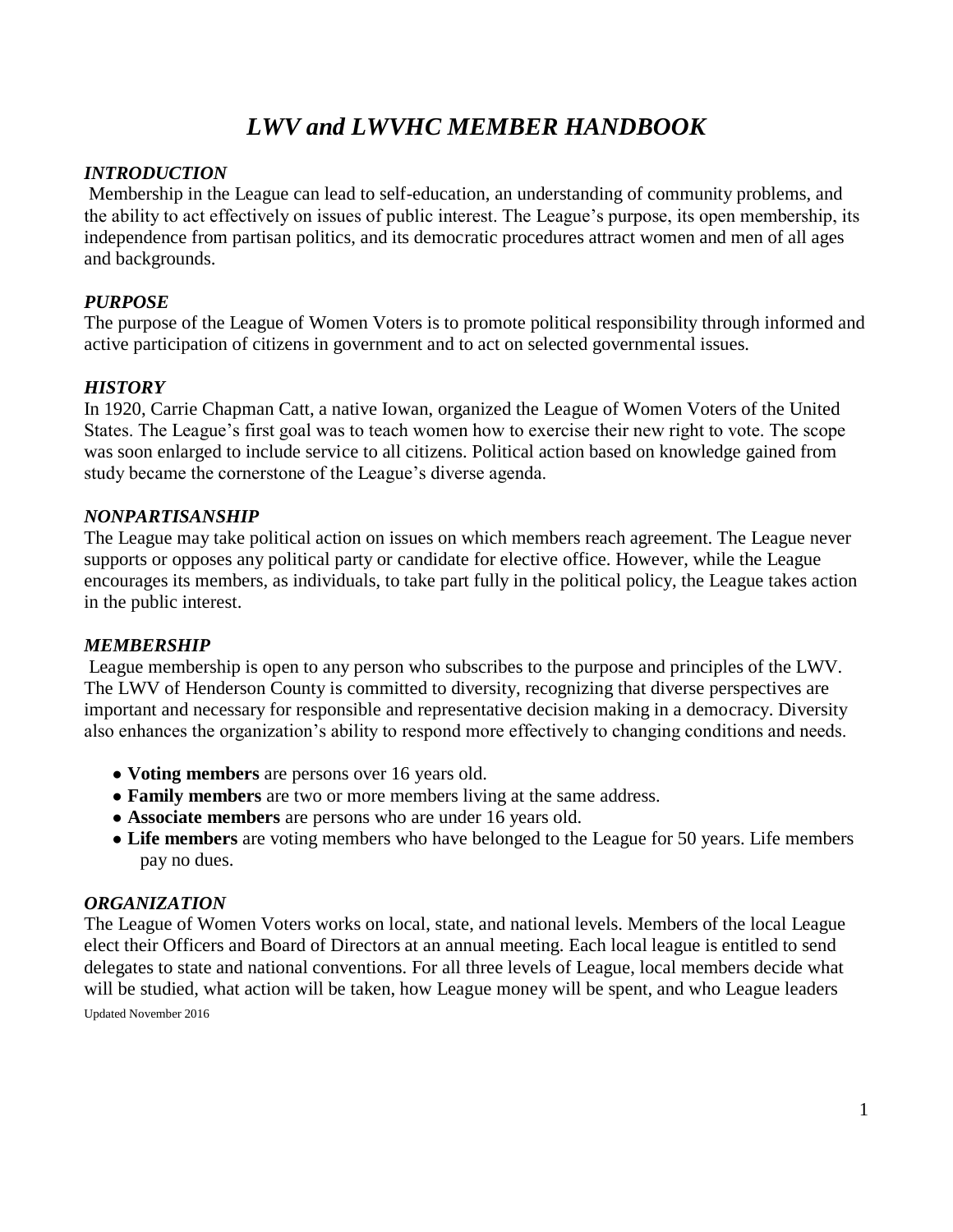will be. The League is a grassroots organization and members are very protective of this approach.

# *MEETINGS*

- **●** Each local League determines its own schedule, but most meet at least once a month.
- **●** Each local League holds an annual meeting to elect officers, to set local dues, and to adopt local programs, bylaws, and budget. All members are encouraged to attend to exercise their individual vote on all issues presented.

# *CONVENTIONS AND COUNCILS*

- **●** A national convention is held every other year in even years.
- **●** A state convention is held in odd-numbered years
- **●** Both are comprised of delegates elected by local Leagues in numbers proportionate to their membership. Any League member is eligible to serve as a convention delegate. Observers and guests may attend but may not vote. Delegates debate and vote on program, budget, financial support, and bylaws, and elect officers for the next biennium.
- The National Council is held in odd-numbered years. It is composed of two delegates from each state plus the National Board of Directors.
- **●** The State Council (even years, held just before the National convention) meetings are held and local Leagues elect voting delegates to attend proportionate to their membership.

# *PRINCIPLES*

The League of Women Voters believes in representative government and in the individual liberties established in the Constitution of the United States.

The League of Women Voters believes that democratic government depends upon the informed and active participation of its citizens and requires that governmental bodies protect the citizen's right to know by giving adequate notice of the proposed actions, holding open meetings, and making public records accessible.

The League of Women Voters believes that every citizen should be protected in the right to vote; that every person should have access to free public education which provides equal opportunity for all, and that no person or group should suffer legal, economic, or administrative discrimination.

The League of Women Voters believes that responsible government should be responsive to the will of the people; that government should maintain an equitable and flexible system of taxation, promote the conservation and development of natural resources in the public interest, share in the solution of economic and social problems which affect the general welfare, promote a sound economy, and adopt domestic policies which facilitate the solution of international problems.

The League of Women Voters believes that cooperation with other nations is essential in the search for solutions to world problems and that the development of international organization and international law is imperative in the promotion of world peace.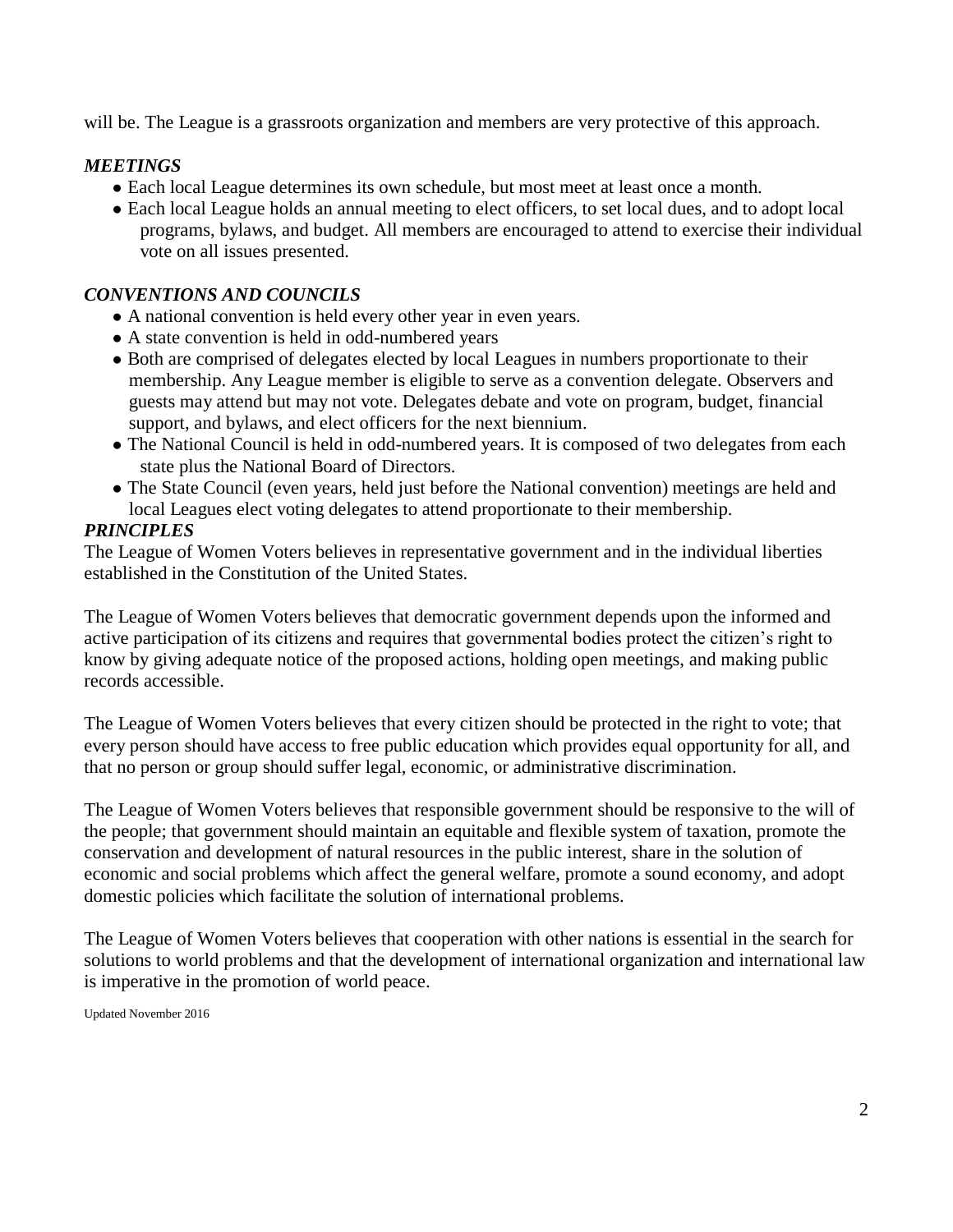# *PROGRAM*

League program at every level consists of those governmental issues that members choose for concentrated study and action. At each year's Program Planning meeting, members discuss their ideas for local, state, and national program. Their proposals are submitted to the respective Boards of Directors. The board at each level then considers the proposals forwarded to it, formulates a recommended program, and presents it to the membership at the annual meeting or to the delegates at the state or national convention. There is also a procedure for placing not recommended items before the meeting.

Certain criteria must be used when considering a program. The issue must fall within the Principles of the League and be one on which governmental action can be taken. Final decisions on state and national program are made by a vote of the delegates to the respective conventions. At the local level this is done by the voting members in attendance at the annual meeting.

Once study has been adopted, the board appoints a chairperson of the "resource", or study committee. This person in turn finds other members to serve on the committee. Taking part in a study is an excellent way to become familiar with and involved in the League.

The resource committee gathers information on the study item, analyzes the information, clarifies the issues, and identifies the problems. It is the committee's responsibility to present all sides of the issue to members for their consideration. The study may also include tours, guest speakers, interviews, and other activities.

Before the League can act on the issue, members must agree in broad terms on various aspects of the issue. To formulate a position, the League reaches consensus. Consensus, or agreement, is reached through group discussion. Members come to an overall "sense of the group" as expressed through the exchange of ideas and opinions. It is from this agreement that League formulates a position statement for action.

Another process for obtaining a League position is through the process of concurrence or agreeing with a proposed statement. League members of boards can concur with recommendations or statement from a task force, a resource committee, or any League board, another local board, any state board, or the national board.

## *ACTION*

Once members reach agreement and a position is stated, local, state, or national Leagues take action by:

- **●** Lobbying
- **●** Working with other organizations
- **●** Speaking out through letter-writing and email campaigns to legislators and through personal visits to legislators and administrative agencies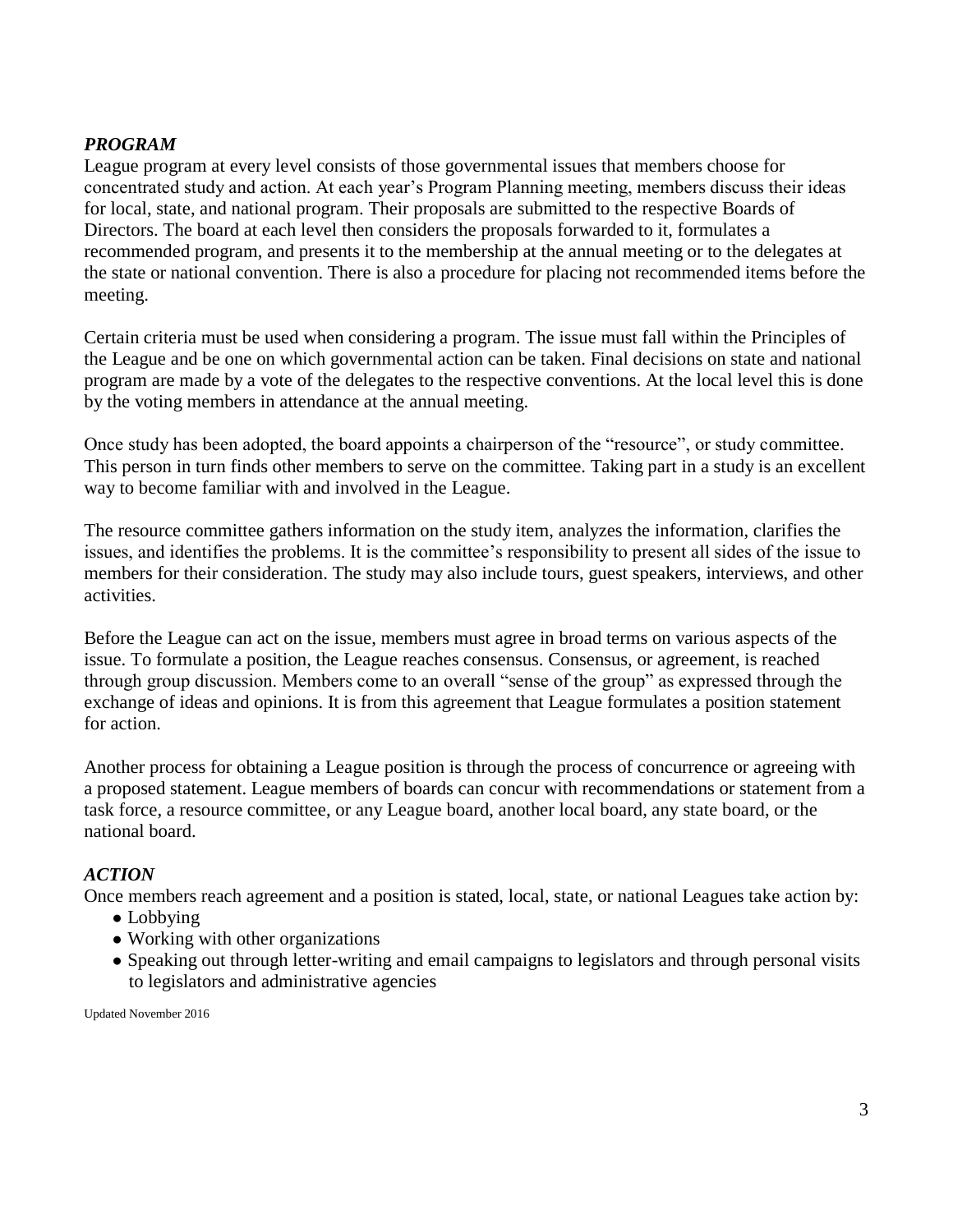- **●** Publishing and distributing pertinent materials
- **●** Testifying at legislative and administrative hearings to assure citizen input in policy-making decisions
- **●** Monitoring elections and other government activities
- **●** Litigating to help clarify laws in the public interest

The League observes meetings of local, regional, state, and national governmental bodies. Observers do not speak for the League but attend meetings to listen, to learn, and to make factual reports of the proceedings.

## *VOTER SERVICE*

The League is perhaps best known for its varied services to voters. The League directs its efforts toward encouraging citizens to register, to vote, and to take part in government and politics. Voter Service activities include sponsoring candidate forums, debates, or interviews; conducting voter registration drives; providing information about voting to the public through the print and electronic media, and getting out the vote on election day.

#### *CITIZEN INFORMATION*

Educating citizens about government is a major League activity. Through community handbooks, political directories, and factual studies of governmental issues, the League provides information necessary for an informed electorate. Community organizations often call upon the League for speakers on selected topics about government.

#### *PUBLICATIONS*

Various publications that are researched, written, and distributed by members at every level are important tools to aid in carrying out League's goals. These can be accessed easily through the National, State, and Local websites. Information on purchasing publications by members or public is included.

#### *FINANCE*

The League is a nonprofit organization that must have adequate financing to operate and to achieve its goals. Local Leagues adopt budgets that include funds to support local, state, and national activities. Financial support comes from members, non members, and the community at large.

Dues are a major income factor in local League budgets. Each local League decides the amount of its dues and the method for collecting them, usually the annual system in which all members pay dues at the beginning of the fiscal year in July. A large portion of the dues, called the PMP or "per member payment", goes for the support of the state and national levels.

To augment income for members, the League conducts fund-raising campaigns at each level. Monies collected can be designated by the donor to the general fund or to the CEF which is tax deductible. The Citizens Education Fund (CEF) at the National and State levels qualify as  $501(c)(3)$  organizations under